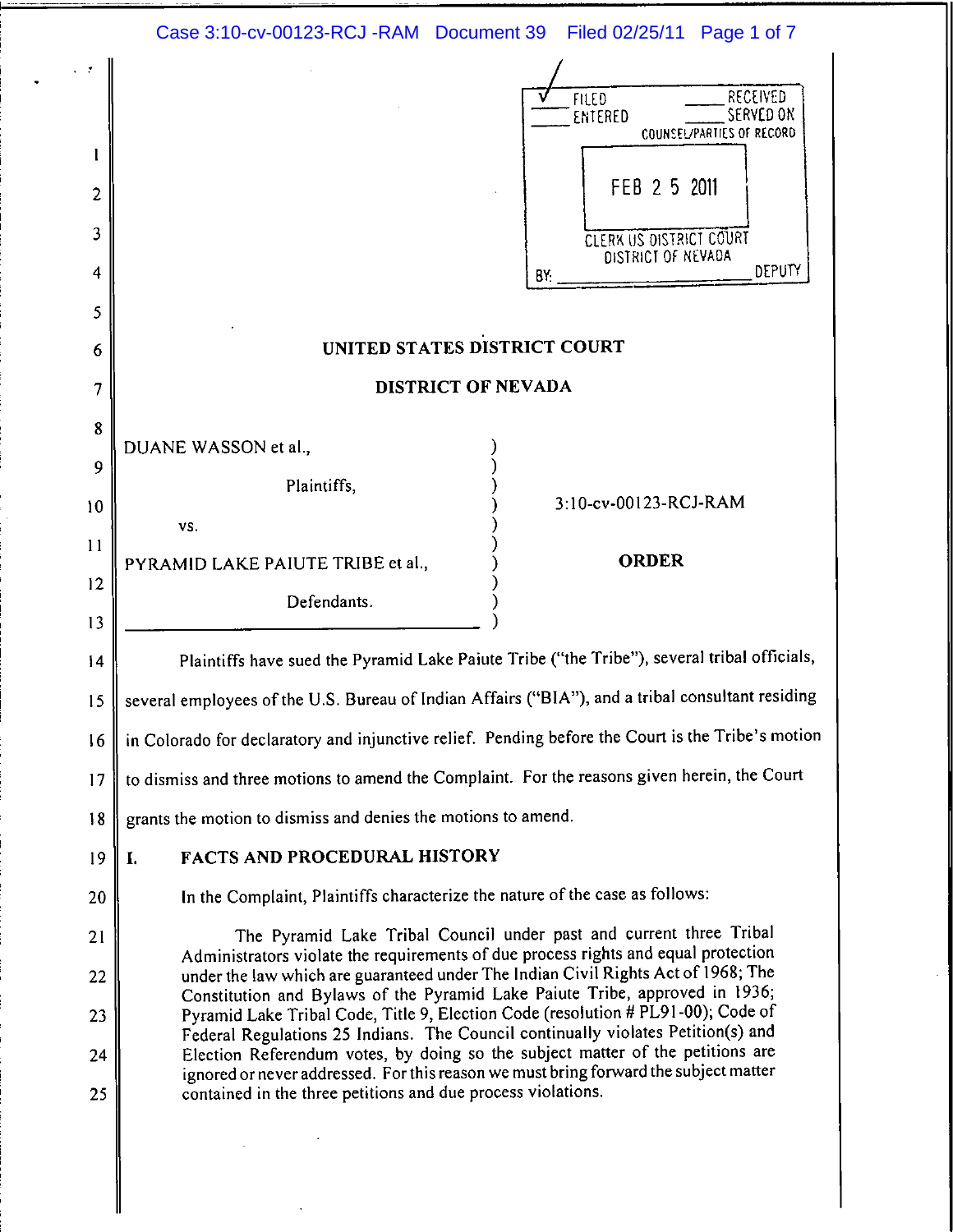### Case 3:10-cv-00123-RCJ -RAM Document 39 Filed 02/25/11 Page 2 of 7

(Compl. 5 ¶ B.1, ECF No. 4). The Complaint is 242 pages long. Count 1 for violation of due  $\mathbf{I}$ process rights under the Indian Civil Rights Act of 1968 ("ICRA") is listed on page six (as  $\overline{2}$ numbered in the ECF filing). Count 1 is immediately followed by approximately 115 pages of  $\overline{3}$ various evidence not independently marked as exhibits, after which the Complaint continues  $\overline{\mathbf{4}}$ 5 with Count 2 for violation of due process rights under the Constitution of the Pyramid Lake Paiute Tribe. (See id., ECF No. 4-1, at 11). This is followed by approximately 100 more pages 6  $\overline{7}$ of evidence before the Complaint resumes and concludes. (See id., ECF No. 4-2, at 36). Plaintiffs allege to have exhausted administrative, tribal court, and tribal appellate court 8 9 remedies. (See id. at 37 [3].

The Court has denied a temporary restraining order ("TRO"). At the TRO hearing, the  $10$ Court strongly advised Plaintiffs to retain an attorney. They have not done so, despite claiming  $11$ at oral argument that they had contacted an attorney who would represent them in opposing the  $12$ present motion to dismiss. What Plaintiffs have done is file a "Motion to Recognition of  $13$ Attorney Representation," wherein Plaintiffs ask the Court to recognize Mr. Wes Williams as  $14$ their attorney. Mr. Williams is not Plaintiffs' attorney and could not be under the ethical rules. 15 He is an attorney for the Tribe and other Defendants. Plaintiffs cite to 25 C.F.R. § 88.1(a) for the  $16$ proposition that Mr. Williams is their attorney, but that section of the regulation simply states  $17$ that federally recognized tribes "may employ legal counsel." Id. Mr. Williams has appeared on 18 behalf of the Tribe and represents it as a sovereign entity, not Plaintiffs in their individual 19 capacities. 20

21

### II. **LEGAL STANDARDS**

Federal Rule of Civil Procedure 8(a)(2) requires only "a short and plain statement of the 22 claim showing that the pleader is entitled to relief" in order to "give the defendant fair notice of 23 what the ... claim is and the grounds upon which it rests." Conley v. Gibson, 355 U.S. 41, 47 24 (1957). Federal Rule of Civil Procedure 12(b)(6) mandates that a court dismiss a cause of action 25 Page 2 of 7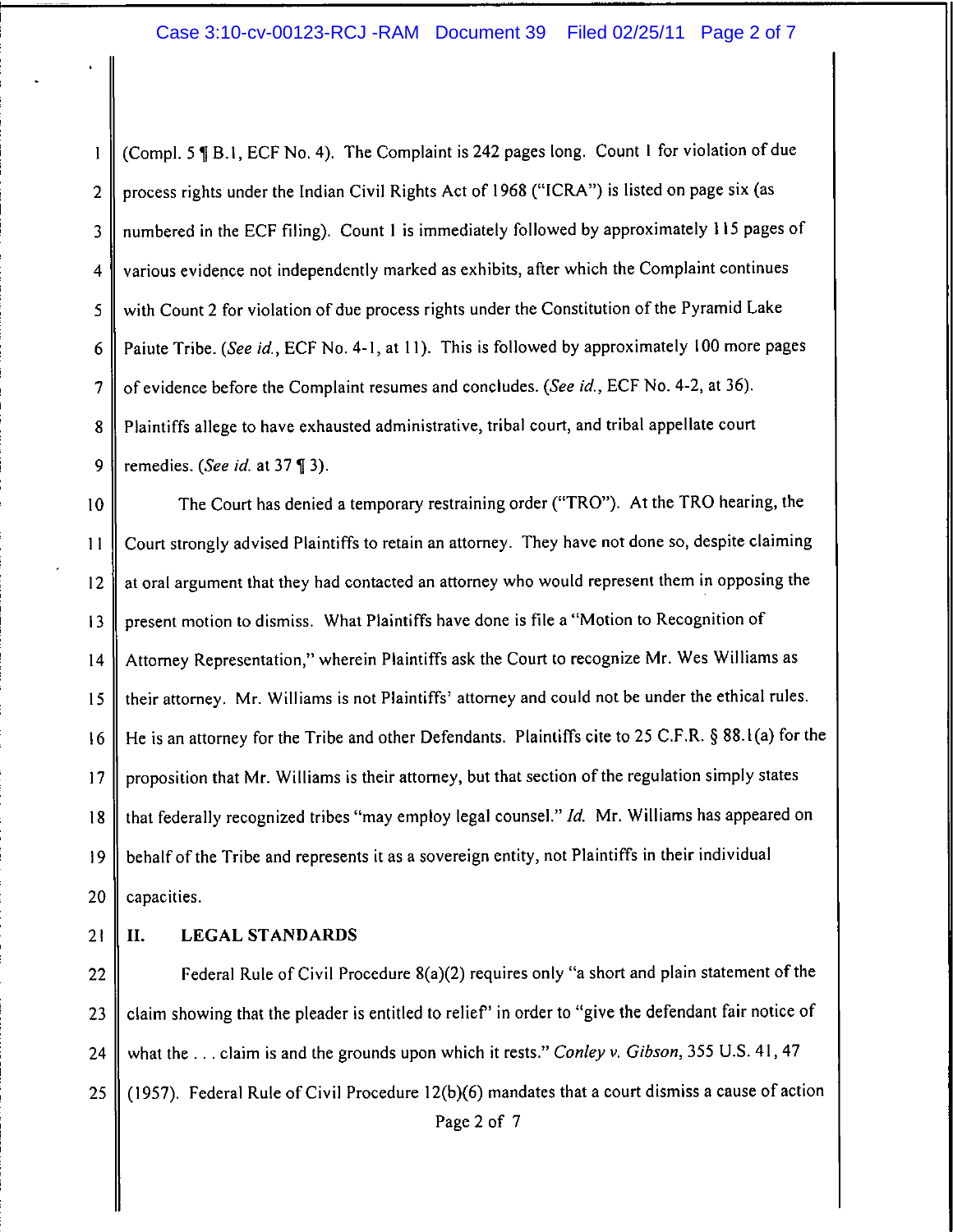## Case 3:10-cv-00123-RCJ -RAM Document 39 Filed 02/25/11 Page 3 of 7

that fails to state a claim upon which relief can be granted. A motion to dismiss under Rule  $\mathbf{1}$ 12(b)(6) tests the complaint's sufficiency. See N. Star Int'l v. Ariz. Corp. Comm'n, 720 F.2d 578,  $\overline{2}$ 581 (9th Cir. 1983). When considering a motion to dismiss under Rule 12(b)(6) for failure to 3 state a claim, dismissal is appropriate only when the complaint does not give the defendant fair  $\overline{\bf{4}}$ notice of a legally cognizable claim and the grounds on which it rests. See Bell Atl. Corp. v. 5 Twombly, 550 U.S. 544, 555 (2007). In considering whether the complaint is sufficient to state a 6 claim, the court will take all material allegations as true and construe them in the light most  $\overline{7}$ favorable to the plaintiff. See NL Indus., Inc. v. Kaplan, 792 F.2d 896, 898 (9th Cir. 1986). The 8 court, however, is not required to accept as true allegations that are merely conclusory, 9 unwarranted deductions of fact, or unreasonable inferences. See Sprewell v. Golden State 10 Warriors, 266 F.3d 979, 988 (9th Cir. 2001). A formulaic recitation of a cause of action with  $11$ conclusory allegations is not sufficient; a plaintiff must plead facts showing that a violation is  $12$ plausible, not just possible. Ashcroft v. Iqbal, 129 S. Ct. 1937, 1949 (2009) (citing Twombly v.  $13$ Bell Atl. Corp., 550 U.S. 554, 555 (2007)).  $14$ 

"Generally, a district court may not consider any material beyond the pleadings in ruling 15 on a Rule 12(b)(6) motion. However, material which is properly submitted as part of the  $16$ complaint may be considered." Hal Roach Studios, Inc. v. Richard Feiner & Co., 896 F.2d 1542,  $17$ 1555 n.19 (9th Cir. 1990) (citation omitted). Similarly, "documents whose contents are alleged 18 in a complaint and whose authenticity no party questions, but which are not physically attached 19 to the pleading, may be considered in ruling on a Rule 12(b)(6) motion to dismiss" without 20 converting the motion to dismiss into a motion for summary judgment. Branch v. Tunnell, 14  $21$ F.3d 449, 454 (9th Cir. 1994). Under Federal Rule of Evidence 201, a court may take judicial 22 notice of "matters of public record." Mack v. S. Bay Beer Distribs., Inc., 798 F.2d 1279, 1282 23 (9th Cir. 1986). Otherwise, if the district court considers materials outside of the pleadings, the 24 motion to dismiss is converted into a motion for summary judgment. See Fed. R. Civ. P. 12(d); 25 Page 3 of 7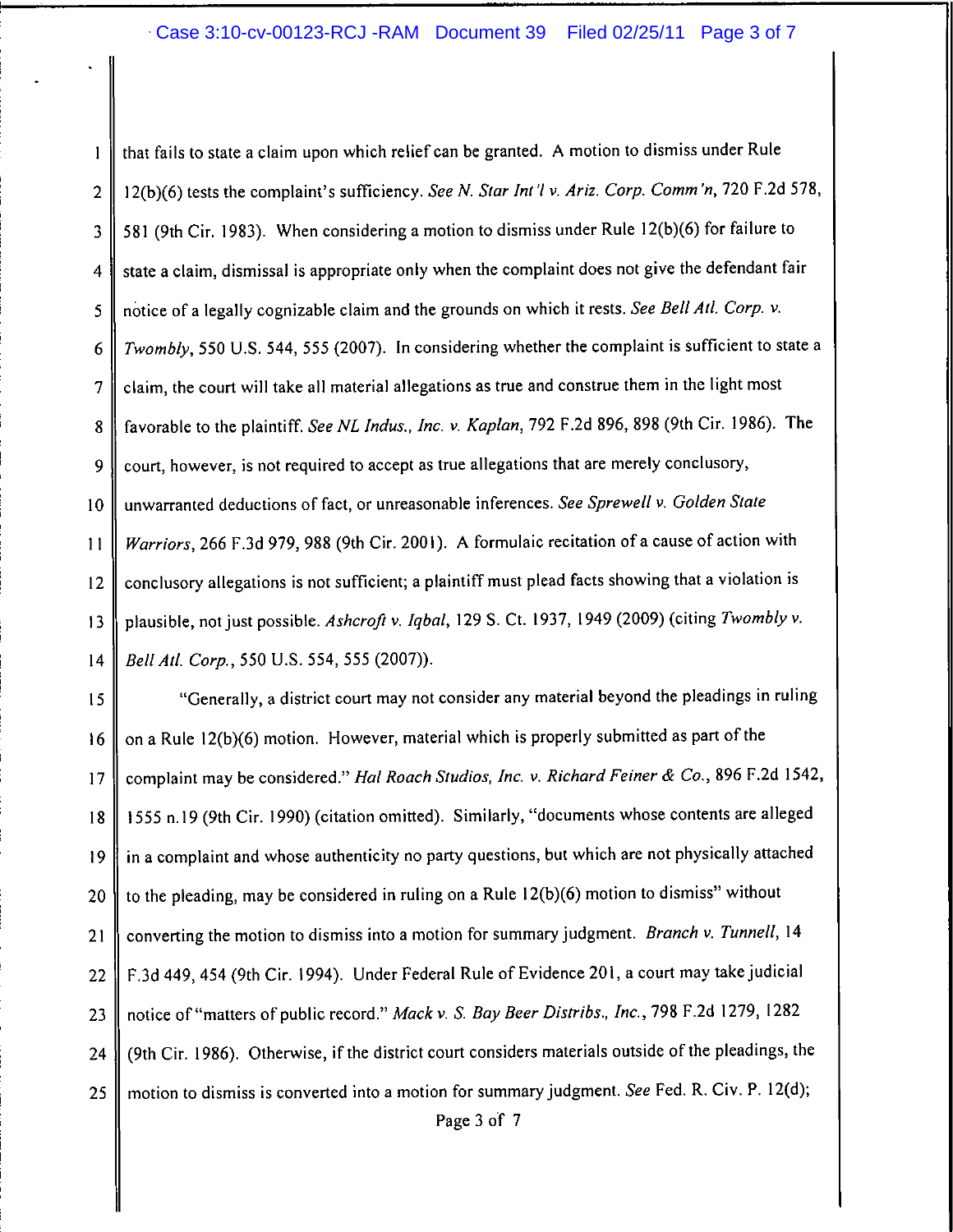## Case 3:10-cv-00123-RCJ-RAM Document 39 Filed 02/25/11 Page 4 of 7

Arpin v. Santa Clara Valley Transp. Agency, 261 F.3d 912, 925 (9th Cir. 2001).

#### $\overline{2}$ III. **ANALYSIS**

 $\mathbf{I}$ 

Congress has plenary power over the Indian tribes, see, e.g., Lone Wolf v. Hitchcock, 187  $\overline{\mathbf{3}}$ U.S. 553, 565 (1903), which exist as "domestic dependent nations," Cherokee Nation v. Georgia,  $\overline{\mathbf{4}}$ 30 U.S. 1, 17 (1831). As a starting point in American history, Indian tribes existed as sovereign 5 nations. Id. at 59-60. However, the tribes' sovereignty has been "necessarily diminished" via 6 conquest by other sovereigns, such as England, France, Holland, Spain, and Portugal, all of  $\overline{7}$ whom recognized the principal that a conquered people retained the right to occupy the land, but 8 that certain aspects of sovereignty became forfeit. Johnson v. McIntosh, 21 U.S. 543, 574-76 9 (1823). Congressionally recognized tribes retain all aspects of sovereignty they enjoyed as  $10$ independent nations before they were conquered, with three exceptions: (1) they may not engage  $11$ in foreign commerce or foreign relations, see Worcester v. Georgia, 31 U.S. 515, 559 (1832); (2)  $12$ they may not alienate fee simple title to tribal land without the permission of Congress, see  $13$ McIntosh, 21 U.S. at 574; and (3) Congress may strip a tribe of any other aspect of sovereignty  $14$ at its pleasure, see Oliphant v. Suquamish Indian Tribe, 435 U.S. 191, 208 (1978), superseded on  $15$ other grounds by 25 U.S.C. § 1301(2), (4) (1990). In summary, all aspects of sovereignty 16 consistent with the tribes' dependent status, and which have not been taken away by Congress,  $17$ 18 remain with the tribes.

Because the tribes retain their sovereignty generally, and because this sovereignty  $19$ predates the Constitution and does not depend upon it, the Constitution does not bind tribal 20 governments with respect to their members. Talton v. Mayes, 163 U.S. 376, 382-84 (1896).  $21$ Plaintiffs' claims against the tribal Defendants under the United States Constitution therefore fail 22 as a matter of law. In 1968, Congress passed the ICRA to provide certain protections for Indians 23 as against their tribal governments. These protections roughly parallel the protections afforded 24 by the Bill of Rights, but the only remedy available is habeas corpus, not injunctive or  $25<sub>1</sub>$ 

Page 4 of 7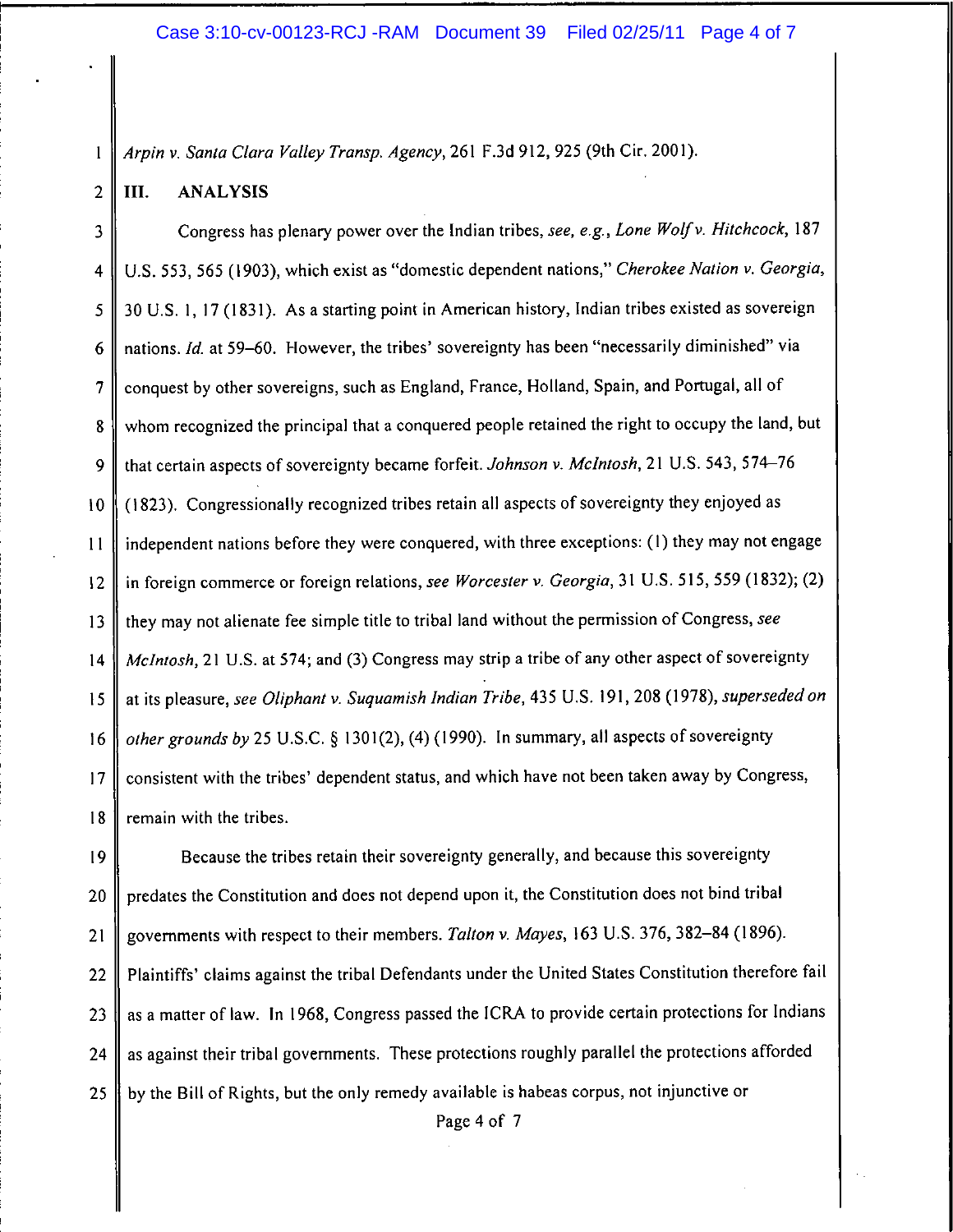### Case 3:10-cv-00123-RCJ -RAM Document 39 Filed 02/25/11 Page 5 of 7

declaratory relief. Santa Clara Pueblo v. Martinez, 436 U.S. 49, 58-62 (1978) (holding that the  $\mathbf{1}$  $\overline{2}$ ICRA stripped sovereign immunity only as to the rights enumerated therein, and only with respect to the remedy of habeas corpus, not injunctive or declaratory relief). Plaintiffs' claims  $\overline{3}$  $\overline{4}$ against the tribal Defendants under the ICRA therefore also fail as a matter of law.

Finally, the BIA officials and the private tribal consultant may not be sued in this Court  $\mathsf{S}$ 6 based on the facts alleged. The Complaint asks Plaintiffs to "[e]xplain how [the BIA officials  $\overline{7}$ and the private tribal consultant were] acting under color of law," to which Plaintiffs respond "Tribal and Federal Law" and "Under Tribal Laws approved by the Dept of the Interior," 8 9 respectively. (Compl. 3–4). Insofar as these Defendants were acting on behalf of the Tribe, they are immune, and the simple fact that the BIA approved the Tribe's constitution and/or bylaws  $10<sup>°</sup>$  $11$ does not make the BIA itself, or its officials, amenable to suit as to the Tribe's allegedly unconstitutional actions thereunder. Under  $\S$  16 of the Indian Reorganization Act of 1934  $12$ ("IRA"), an Indian tribe may adopt a constitution and bylaws, which become effective upon  $13$  $14$ ratification by a majority of adult members of the tribe and approval by the Secretary of the Interior. See 25 U.S.C. § 476(a). A federal court, however, does not have subject matter 15 jurisdiction under either the IRA or the Administrative Procedures Act to entertain a suit against  $16<sup>16</sup>$  $17$ any defendant, Indian tribe or no, based on the alleged violation of tribal election procedures, which is "an internal controversy among Indians over tribal government." Motah v. United 18 *States*, 402 F.2d 1, 2 (10th Cir. 1968). Nor is there any exception to federal sovereign immunity  $19$ 20 from suit that would permit such a suit against BIA officials. Motah, 402 F.2d at 2 (citing United  $21$ States v. Sherwood, 312 U.S. 584, 586 (1941)).

22 Plaintiffs here complain of the alleged failure of the Tribe to entertain petitions or honor referenda results. These are internal affairs of the Tribe over which the Court lacks subject 23 matter jurisdiction. See Felix. S. Cohen, Federal Handbook of Indian Law 126 (1971) ("Such 24 25 I power [of sovereignty] includes the right to define the powers and duties of [tribal] officials, the

Page 5 of 7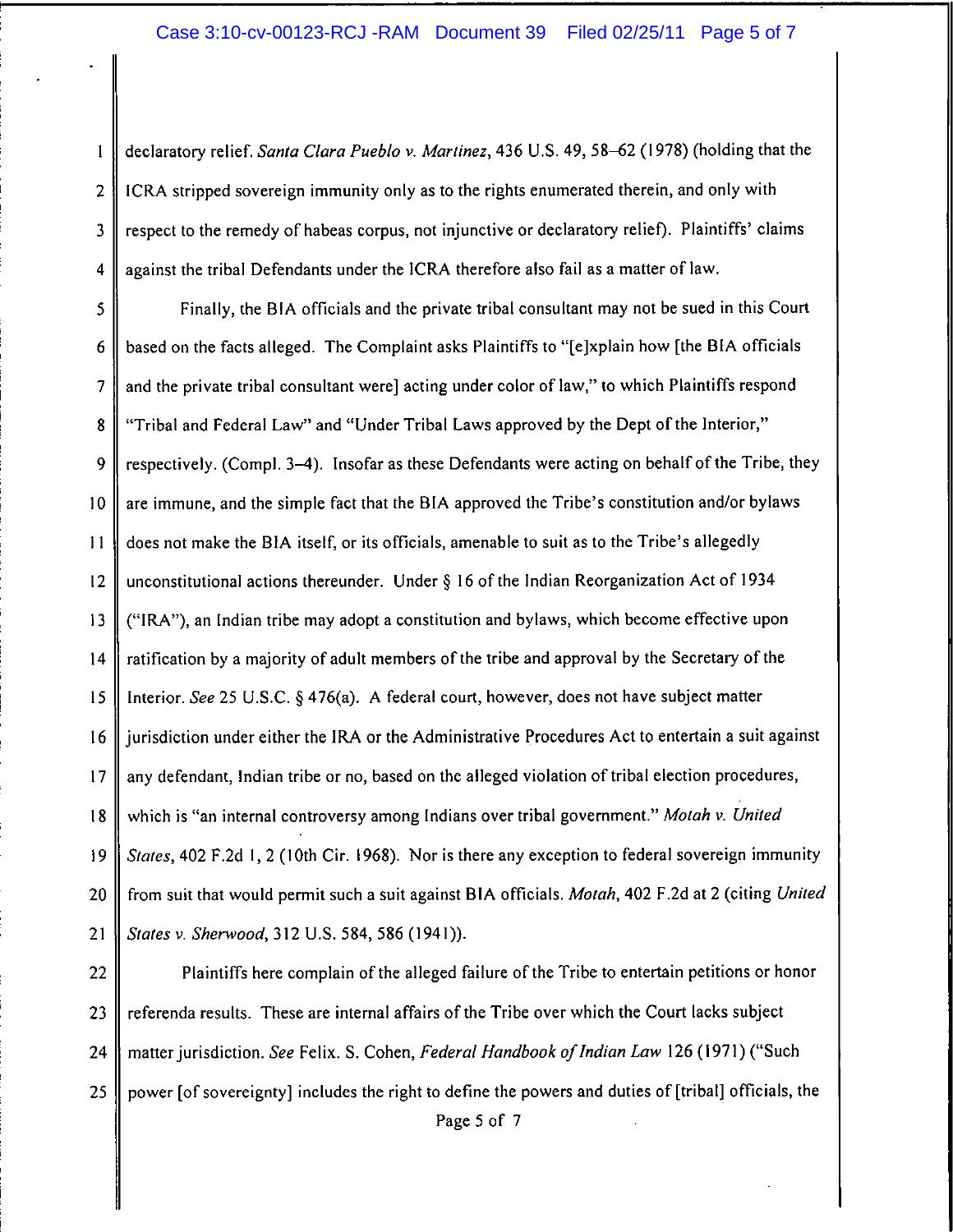## Case 3:10-cv-00123-RCJ-RAM Document 39 Filed 02/25/11 Page 6 of 7

manner of their appointment or election, the manner of their removal, the rules they are to  $\mathbf{I}$ observe in their capacity as officials, and the forms and procedures which are to attest to the  $\overline{2}$  $\overline{3}$ authoritative character of acts done in the name of the tribe."). A tribe may not be sued except where Congress has specifically stripped its sovereign immunity by providing for suit. See id. at  $\overline{\mathbf{4}}$ 283-84 (quoting Thebo v. Choctaw Tribe of Indians, 66 F. 372, 373-76 (8th Cir. 1895)); see also 5 Turner v. United States, 248 U.S. 354, 358 (1919) ("Without authorization from Congress, the 6 Nation could not then have been sued in any court; at least without its consent."). Plaintiffs  $\overline{7}$ identify no statute permitting suit here except for the ICRA, the sole remedy under which is 8 habeas corpus. Nor do Plaintiffs identify any waiver of sovereign immunity in the Tribal 9 Constitution, which they attach to the Complaint. (See Constitution and Bylaws of the Pyramid  $10$ Lake Paiute Tribe, Jan. 15, 1936, ECF No. 1-1, at 14). Neither the Tribal Constitution nor the  $11$ Amendments thereto appear to waive sovereign immunity from suit. See id. In fact, the Election  $12$ Code, which is also attached to the Complaint, indicates an intention not to waive immunity from  $13$ suit as to election disputes. (See Pyramid Lake Tribal Code § 9.03.110, ECF No. 1-1, at 43  $14$ ("Appeals shall be heard by the Pyramid Lake Tribal Council at the next Regular or Special 15 Tribal Council meeting and the decision of the Council shall be final.")). 16

The Court identified most of the above obstacles to jurisdiction in the order denying the  $17$ TRO motion. Defendants now add that because the Tribe is immune and therefore cannot be 18 joined involuntarily, and because the Tribe is a necessary, indispensable party under Rule 19, the 19 entire case must be dismissed under Rule 12(b)(7). Defendants are correct. See Greyhound 20 Racing, Inc. v. Hull, 305 F.3d 1015, 1022-25 (9th Cir. 2002). A tribe's interest in sovereign 21 immunity so greatly outweighs a plaintiff's interest in litigating his claims that there is "very 22 little room for balancing of other factors" under Rule 19(b) in such cases. Id. at 1025. 23

Plaintiffs also complain that the Tribe is not adequately protecting their interests in water 24 rights. At the TRO hearing, the Court asked whether there were any federal statute or regulation 25

Page 6 of 7